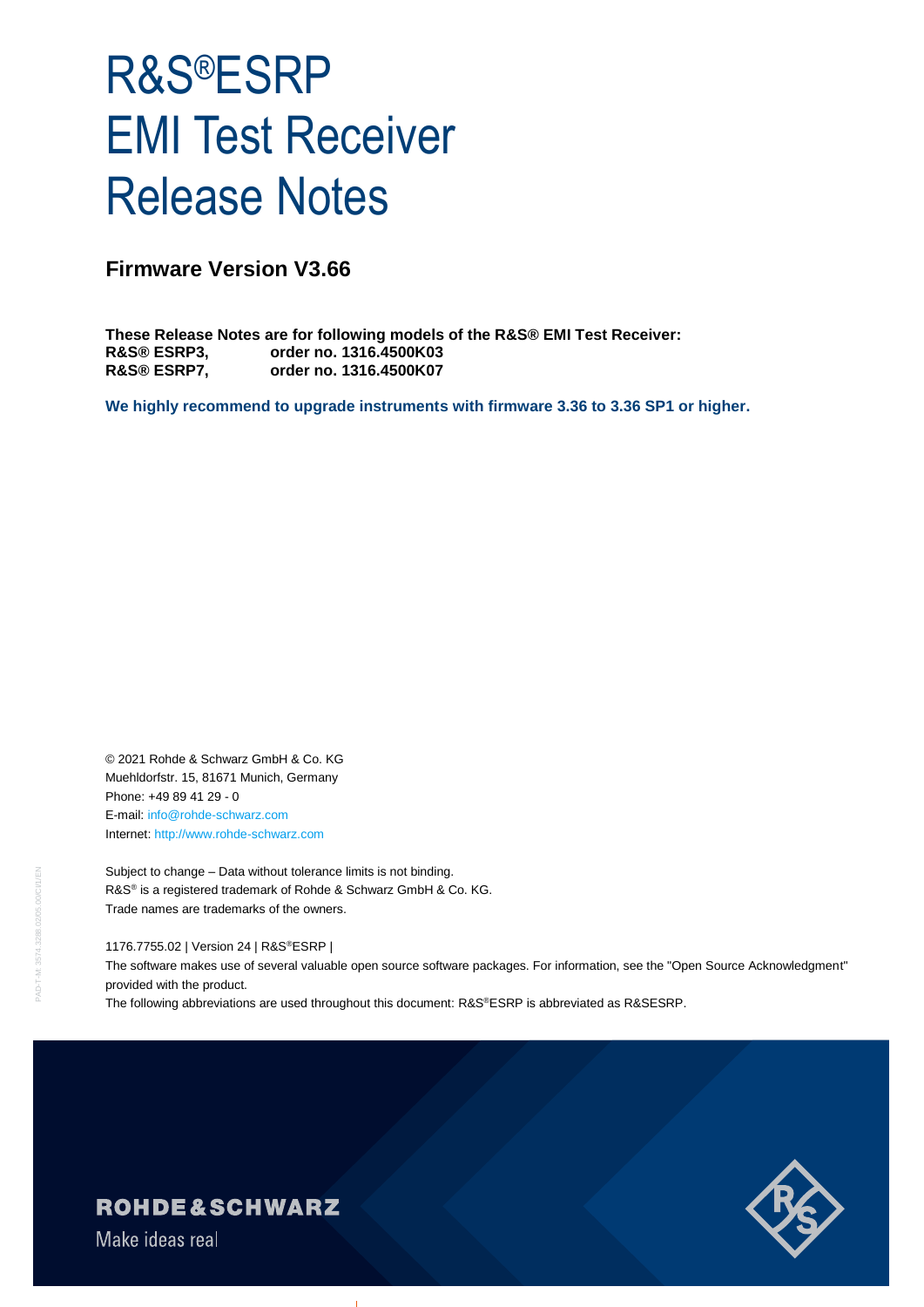## **Contents**

| 4              |                                                   |  |
|----------------|---------------------------------------------------|--|
| 3.6.2          |                                                   |  |
| 3.6.1          |                                                   |  |
| 3.6            |                                                   |  |
| 3.5            |                                                   |  |
| 3.4            |                                                   |  |
| 3.3            |                                                   |  |
| 3.2            |                                                   |  |
| 3.1            |                                                   |  |
| 3              |                                                   |  |
| $\overline{2}$ |                                                   |  |
| $1.4$          |                                                   |  |
| $1.3$          |                                                   |  |
| $1.2$          |                                                   |  |
| 1.1            |                                                   |  |
| 1              | Information on the current version and history  3 |  |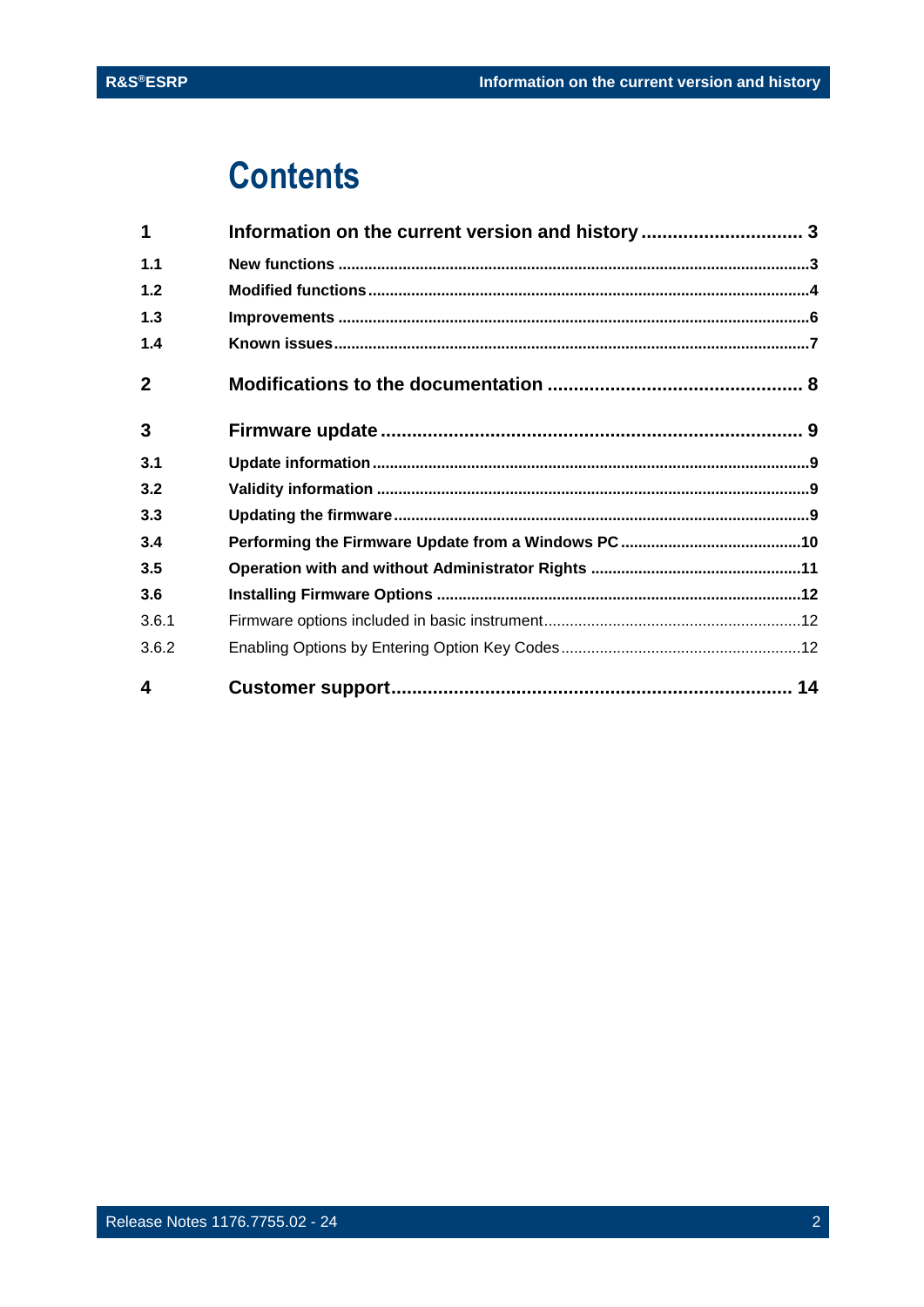## <span id="page-2-0"></span>**1 Information on the current version and history**

## <span id="page-2-1"></span>**1.1 New functions**

The following table lists the new functions and indicates the version in which the new function was introduced:

#### **New function of firmware V3.66:**

| <b>Version</b> | <b>Function</b>                             |
|----------------|---------------------------------------------|
| V3.66          | Receiver mode now supports trace averaging. |

#### **New function of firmware V3.48Sp1:**

| <b>Version</b> | <b>Function</b>                                                      |
|----------------|----------------------------------------------------------------------|
| V3.48 SP1      | ESR-B10: Support for generators R&S SMB100B and R&S SMBV100B models. |

#### **New function of firmware V3.48:**

| <b>Version</b> | <b>Function</b>                                                                                                                                                                                                                      |
|----------------|--------------------------------------------------------------------------------------------------------------------------------------------------------------------------------------------------------------------------------------|
| V3.48          | New limit lines and transducers have been added for addressing the replacement of EN<br>55022 and EN 55013 by EN 55032 as well as for testing of high voltage power supply<br>systems in vehicles in accordance with latest EN 55025 |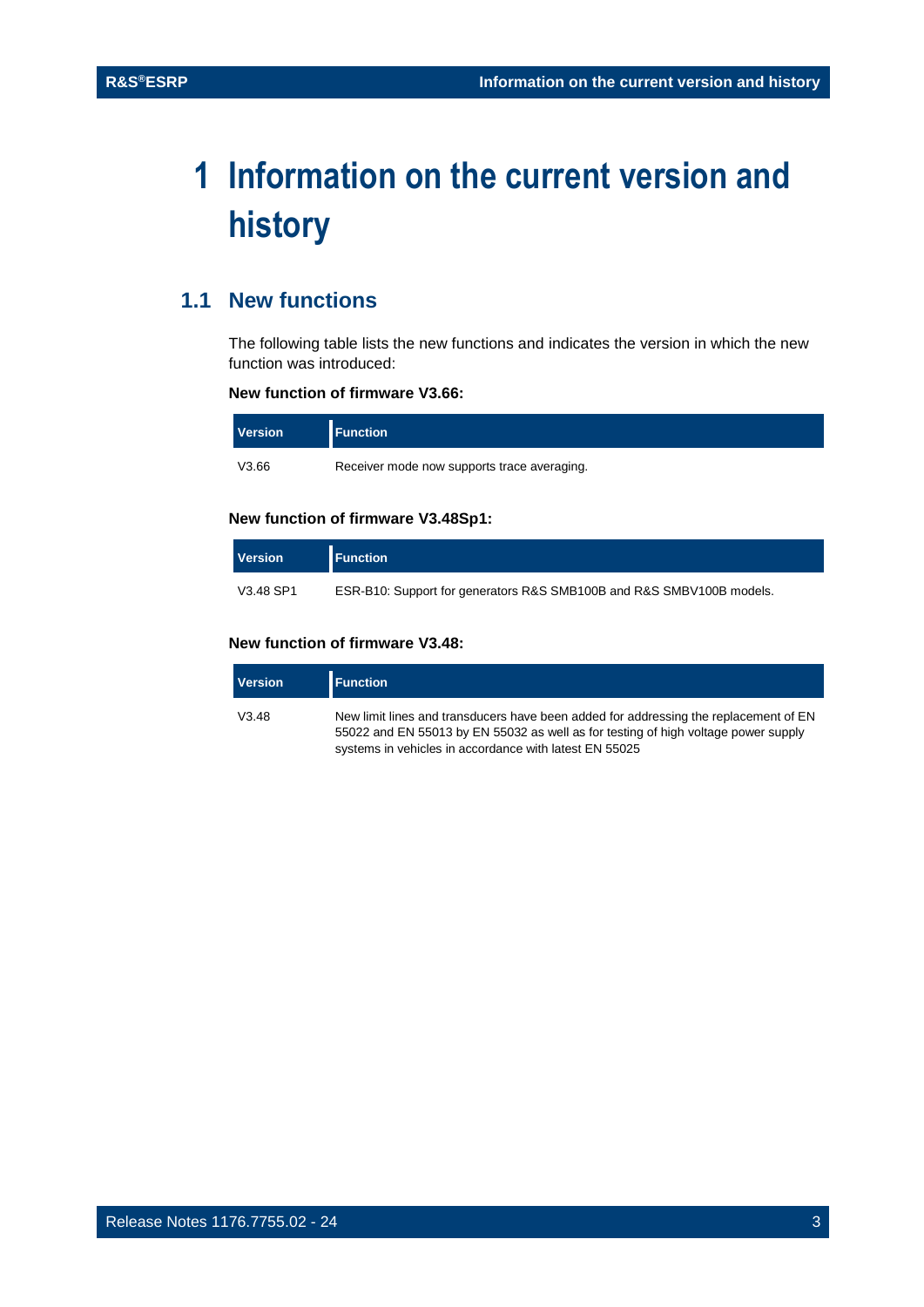#### **New function of firmware V3.46:**

| <b>Version</b> | <b>Function</b>                                                                                                                                                        |
|----------------|------------------------------------------------------------------------------------------------------------------------------------------------------------------------|
| V3.46          | Support of ASCII export of a receiver scan spectrogram.                                                                                                                |
| V3.46          | Support of external tracking generators<br>R&S SMAB-B103, R&S SMAB-B106, R&S SMAB-B112 and R&S SMAB-B120.                                                              |
| V3.46          | Support of manual user port handling.<br>New softkey "User Port ->" added to the "Input/Output" hardkey menu that opens a<br>menu to configure the user port manually. |

#### **New function of firmware V3.36:**

| <b>Version</b> | <b>Function</b>                                                        |
|----------------|------------------------------------------------------------------------|
| V3.36          | Support for 7.5 kHz channel filter.                                    |
| V3.36          | Added softkey "Status Bar State" in the menu "Setup -> Display Setup". |
| V3.36          | Firmware supports Windows 10 operating system.                         |
| V3.36          | Firmware provides open source acknowledgement on instrument.           |
| V3.36          | Added "Enhanced Tree Walking" as a new SCPI parser mode.               |

## <span id="page-3-0"></span>**1.2 Modified functions**

The following table lists the modified functions and indicates the version in which the modification was carried out:

#### **Modifications of firmware 3.48SP3:**

| <b>Version</b> | <b>Function</b>                                                                                                                                       |
|----------------|-------------------------------------------------------------------------------------------------------------------------------------------------------|
| V3.48 SP3      | Zero span: The x-axis scaling algorithm optimized for bandwidths greater than or equal<br>to 1 MHz.                                                   |
| V3.48 SP3      | The auto sweep time calculation in spectrum analyzer with active filter type CISPR was<br>optimized.                                                  |
| V3.48 SP3      | In specific cases after a recall of save settings signal path settings for RF frontend<br>1329.0114.02 were not initialized. This problem was solved. |

#### **Modifications of firmware 3.48SP2:**

| <b>Version</b> | <b>I</b> Function                                                                             |
|----------------|-----------------------------------------------------------------------------------------------|
| V3.48 SP2      | Zero span: the same x-axis scaling algorithm is now used for traces and diagram<br>graticule. |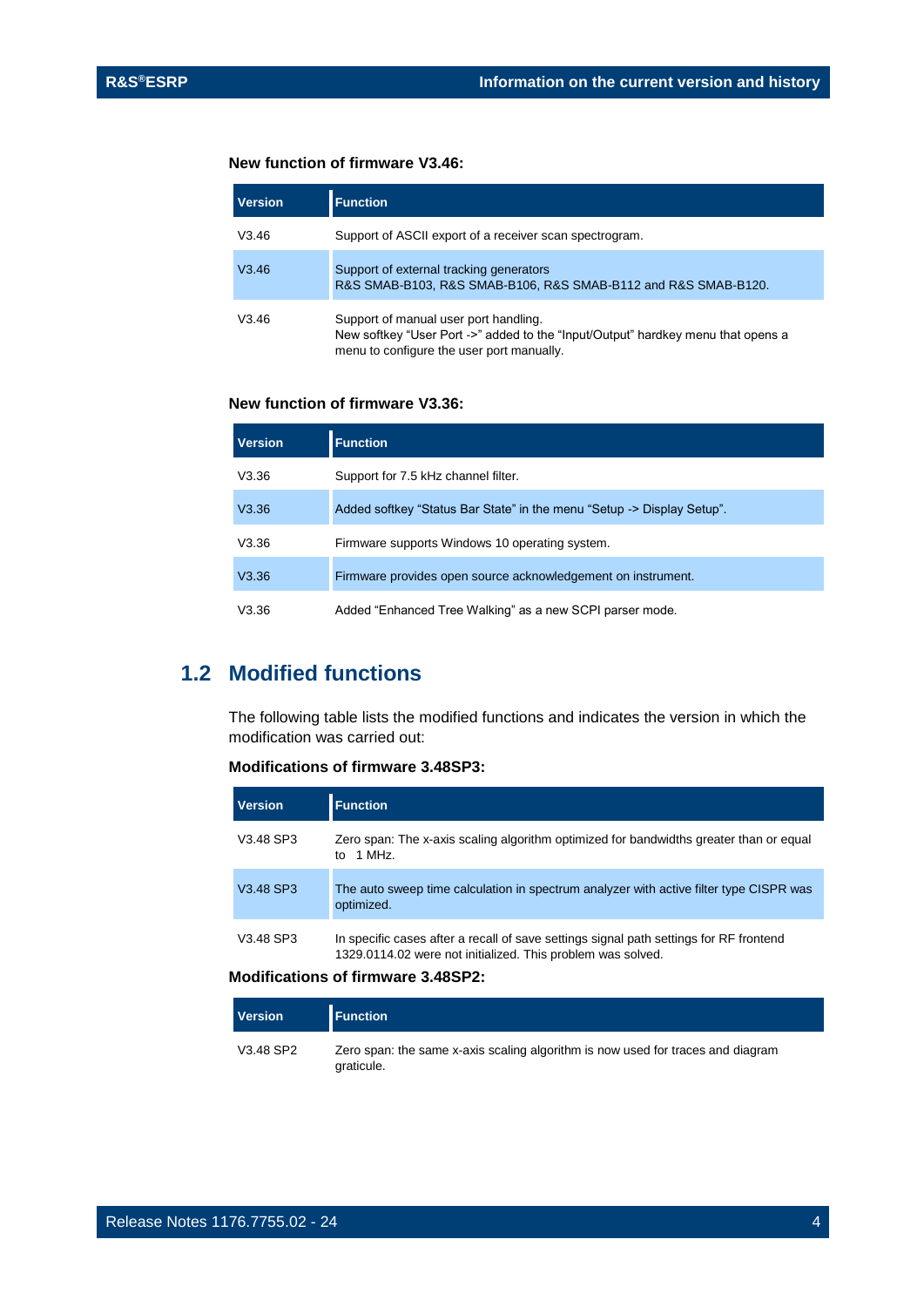#### **Modifications of firmware V3.46SP1:**

| <b>Version</b> | <b>Function</b>                                                              |
|----------------|------------------------------------------------------------------------------|
| V3.46 SP1      | Number of sweep seaments for spectrum analyzer sweep mode "Sweep" increased. |

#### **Modifications of firmware V3.46:**

| <b>Version</b> | <b>Function</b>                                                                                                                                                                                                                                                                                   |
|----------------|---------------------------------------------------------------------------------------------------------------------------------------------------------------------------------------------------------------------------------------------------------------------------------------------------|
| V3.46          | Peak list export files were always saved to "C:\" after a preset. Now, the user defined<br>path remains unchanged.                                                                                                                                                                                |
| V3.46          | In the time domain scan, the maximum resolution bandwidth for start frequencies of 100<br>kHz was limited to 5 kHz (3 dB) and 9 kHz (6 dB). This upper limit has been increased<br>to $10$ kHz.                                                                                                   |
| V3.46          | The maximum EMI bandwidth was limited to 100 Hz for a receiver frequency of 100 Hz<br>in both the receiver bargraph and the receiver scan. This limit has been increased to<br>200 Hz.                                                                                                            |
| V3.46          | The switch off algorithm of the internal tracking generator was changed in spectrum<br>analyzer mode.                                                                                                                                                                                             |
| V3.46          | After restoring a saveset with active receiver mode, all saved traces with mode "View"<br>were set to "Clear Write" Now the saved trace mode is restored                                                                                                                                          |
| V3.46          | Turning on the squelch in a demodulation measurement automatically activates the<br>video trigger. In earlier versions, the video trigger remained active after the squelch<br>function was turned off. Now, the video trigger is also switched off, when the squelch<br>function is deactivated. |
| V3.46          | Preselector switching algorithm optimized for FFT sweep in spectrum analyzer mode.                                                                                                                                                                                                                |

#### **Modifications of firmware V3.36SP1:**

| <b>Version</b> | <b>Function</b>                                                                                                           |
|----------------|---------------------------------------------------------------------------------------------------------------------------|
| V3.36 SP1      | Self-alignment algorithm of one specific 3 <sup>rd</sup> IF signal path (102.5 MHz) adapted to the<br>other signal paths. |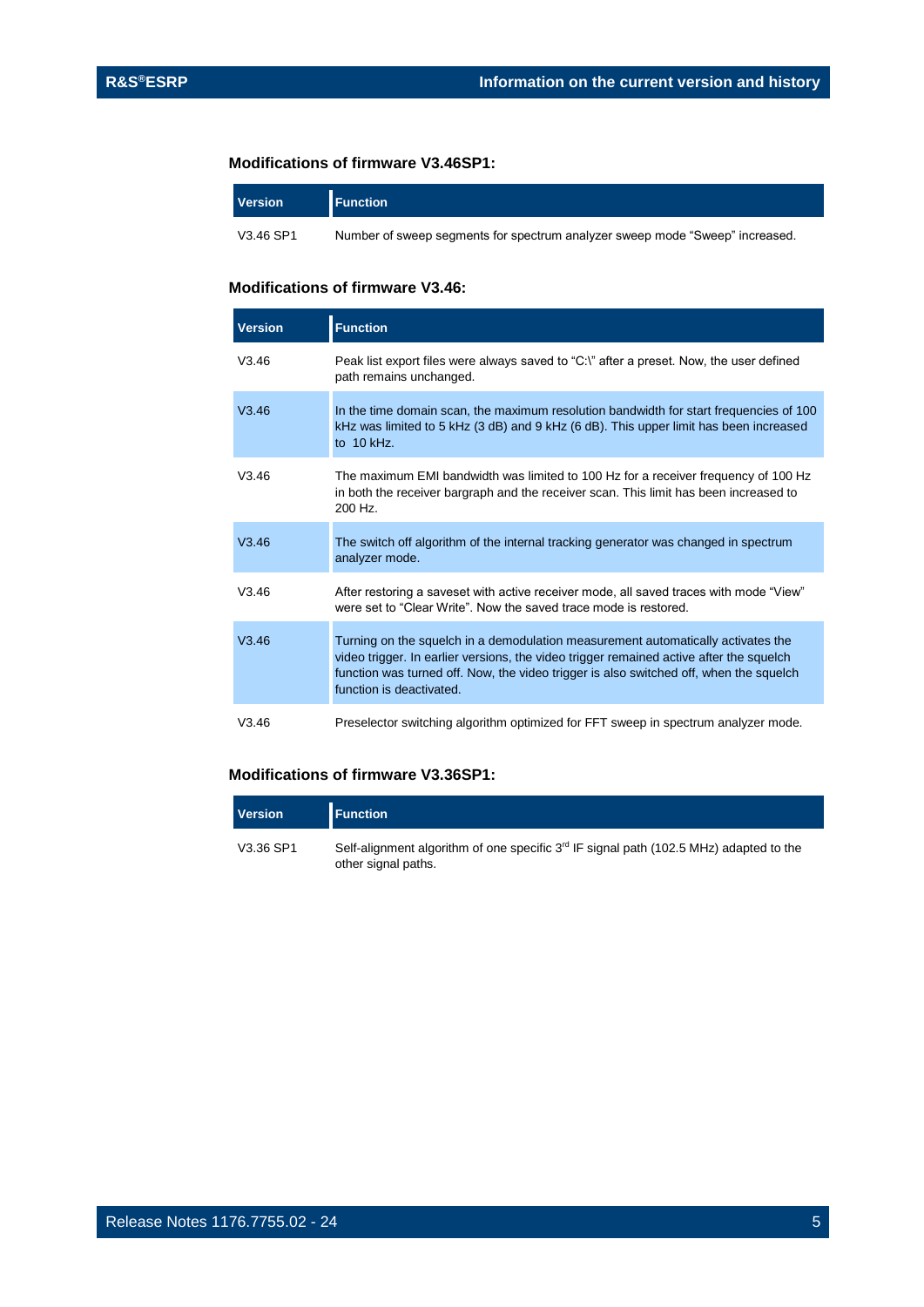#### **Modifications of firmware V3.36:**

| <b>Version</b> | <b>Function</b>                                                                                                                                                      |
|----------------|----------------------------------------------------------------------------------------------------------------------------------------------------------------------|
| V3.36          | The visibility state of status bar, tool bar and date & time field are now saved before<br>shutdown and in save/recall datasets.                                     |
| V3.36          | Changing the reference level offset will preserve the vertical position of limit lines with<br>relative y-values on the screen.                                      |
| V3.36          | Extended number of significant digits from 12 to 14 for remote command<br>CALCulate: MARKer: COUNt: FREQuency? to be able to read out 1 mHz frequency<br>resolution. |

### <span id="page-5-0"></span>**1.3 Improvements**

The following tables list the improvements and indicate since which version the issue could be observed:

#### **Improvements of firmware V3.66:**

| since | <b>Function</b>                                                                                                                   |
|-------|-----------------------------------------------------------------------------------------------------------------------------------|
| V1.00 | The SCPI command DISP:PSAV:HOLD may cause an instrument shutdown or blue<br>screen after multiple execution. This issue is solved |

#### **Improvements of firmware V3.48SP1:**

| since | <b>Function</b>                                                                                                               |
|-------|-------------------------------------------------------------------------------------------------------------------------------|
| V3.48 | The name of an active transducer set was not shown in the ASCII trace export files in<br>receiver mode. This issue is solved. |
| V3.36 | Limit lines with unit dBx/m were not recalled with active bargraph unit dBx/MHz in<br>receiver mode. This issue is solved.    |

#### **Improvements of firmware V3.48:**

| since | <b>Function</b>                                                                                                                                                                                                              |
|-------|------------------------------------------------------------------------------------------------------------------------------------------------------------------------------------------------------------------------------|
| V3.46 | The softkey to perform an ASCII export of all traces in spectrum analyzer mode,<br>showed the wrong caption "ASCII Trace Export Trace x". This issue is solved and the<br>softkey shows now "ASCII Trace Export All Traces". |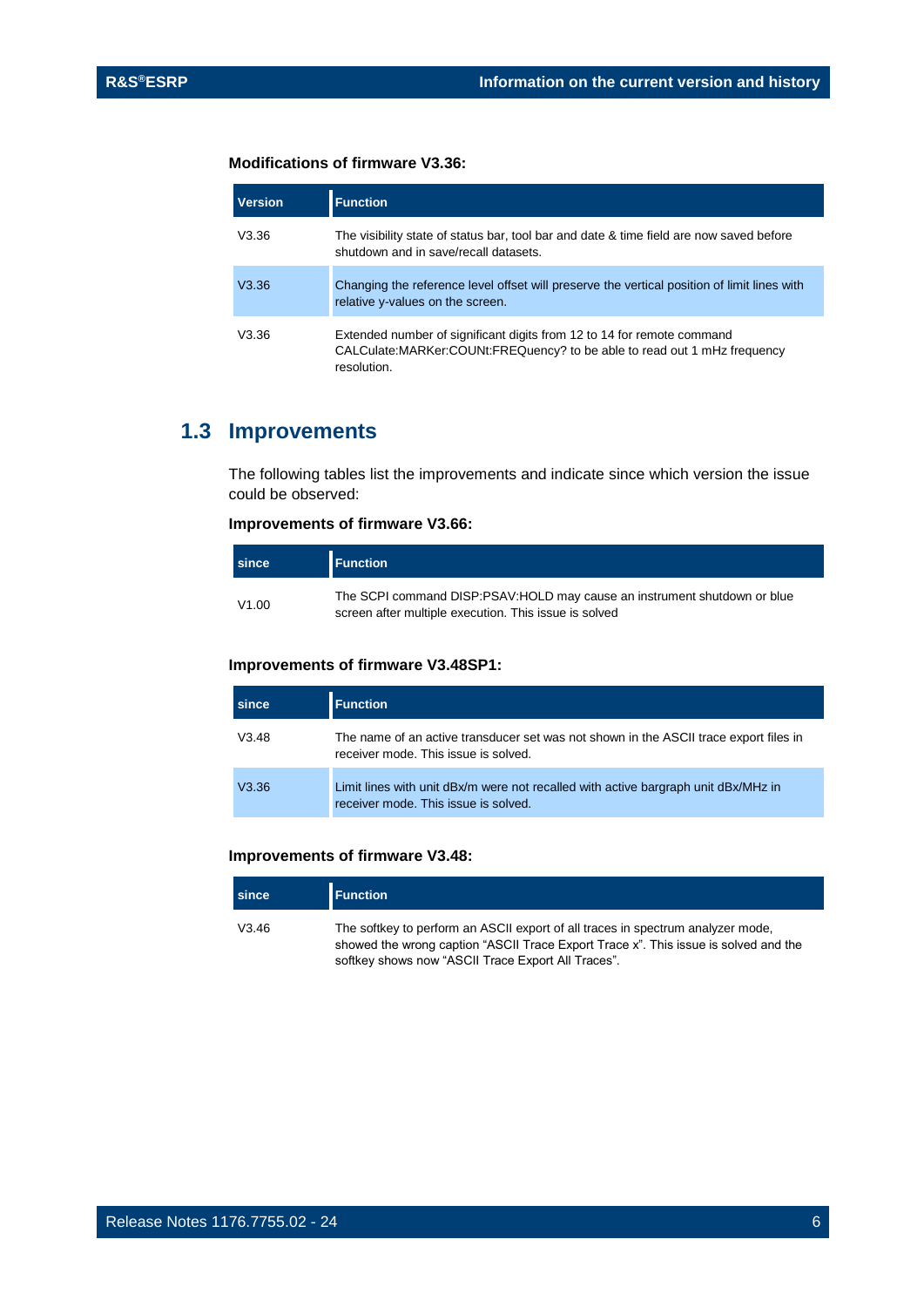#### **Improvements of firmware V3.46:**

| since     | <b>Function</b>                                                                                                                                                                                                             |  |
|-----------|-----------------------------------------------------------------------------------------------------------------------------------------------------------------------------------------------------------------------------|--|
| V3.36 SP2 | The remote command 'SENSe:DEMod:SQUelch:LEVel' did not work in receiver mode.<br>This issue is solved.                                                                                                                      |  |
| V3.36     | The remote query command "INPut:UPORt:VALue?" did not work in receiver mode.<br>This issue is solved.                                                                                                                       |  |
| V3.36 SP2 | No header was shown in the report in case of RTF format, if either the result list in the<br>spectrum analyzer mode or the scan table in the receiver mode was selected. This<br>issue is solved.                           |  |
| V2.28     | Spectrum Analyzer: An active transducer set was not taken into account during the auto<br>leveling. As a consequence the obtained sensitivity of the measurement was lower than<br>expected. This issue is solved.          |  |
| V2.28     | If the user port was set to input and the state of the control lines were read, the<br>previously adjusted output bit pattern was not restored after switching back the user port<br>to output state. This issue is solved. |  |

#### **Improvements of firmware V3.36SP2:**

| since | <b>Function</b>                                                                                                                            |
|-------|--------------------------------------------------------------------------------------------------------------------------------------------|
| V3.36 | The application locked up after pressing the "Marker To" hardkey if the on screen<br>keyboard was previously active. This issue is solved. |

#### **Improvements of firmware V3.36:**

| since             | <b>Function</b>                                                                                                               |
|-------------------|-------------------------------------------------------------------------------------------------------------------------------|
| V <sub>2.27</sub> | Rounding algorithm for remote queries revised (e.g. DISP:WIND:TRAC:Y:RLEV?).                                                  |
| V2.27             | The trace average result was restarted on parameter change although trace mode<br>hold/cont was active. This issue is solved. |
| V <sub>2.27</sub> | Extremely slow SEM measurement with span = 10 MHz, $RBW = VBW = 10 Hz$ . This<br>issue is solved.                             |

## <span id="page-6-0"></span>**1.4 Known issues**

The following tables list the known issues and indicate since which version the issue could be observed:

| since | <b>Function</b>                                                                                                                                                                                                                                                                                                                                                                  |
|-------|----------------------------------------------------------------------------------------------------------------------------------------------------------------------------------------------------------------------------------------------------------------------------------------------------------------------------------------------------------------------------------|
| V1.78 | The analyzer supports the LXI standard. As a consequence the DHCP IP address<br>assignment is performed twice: once while Windows XP is booting, and again when the<br>firmware is started. This be omitted by deleting the following registry key:<br>HKEY LOCAL MACHINE\SOFTWARE\Rohde&Schwarz\SoftwarePl<br>atform\ServiceConfiguration\LanServices:<br>$"DokenewDHCP" = "1"$ |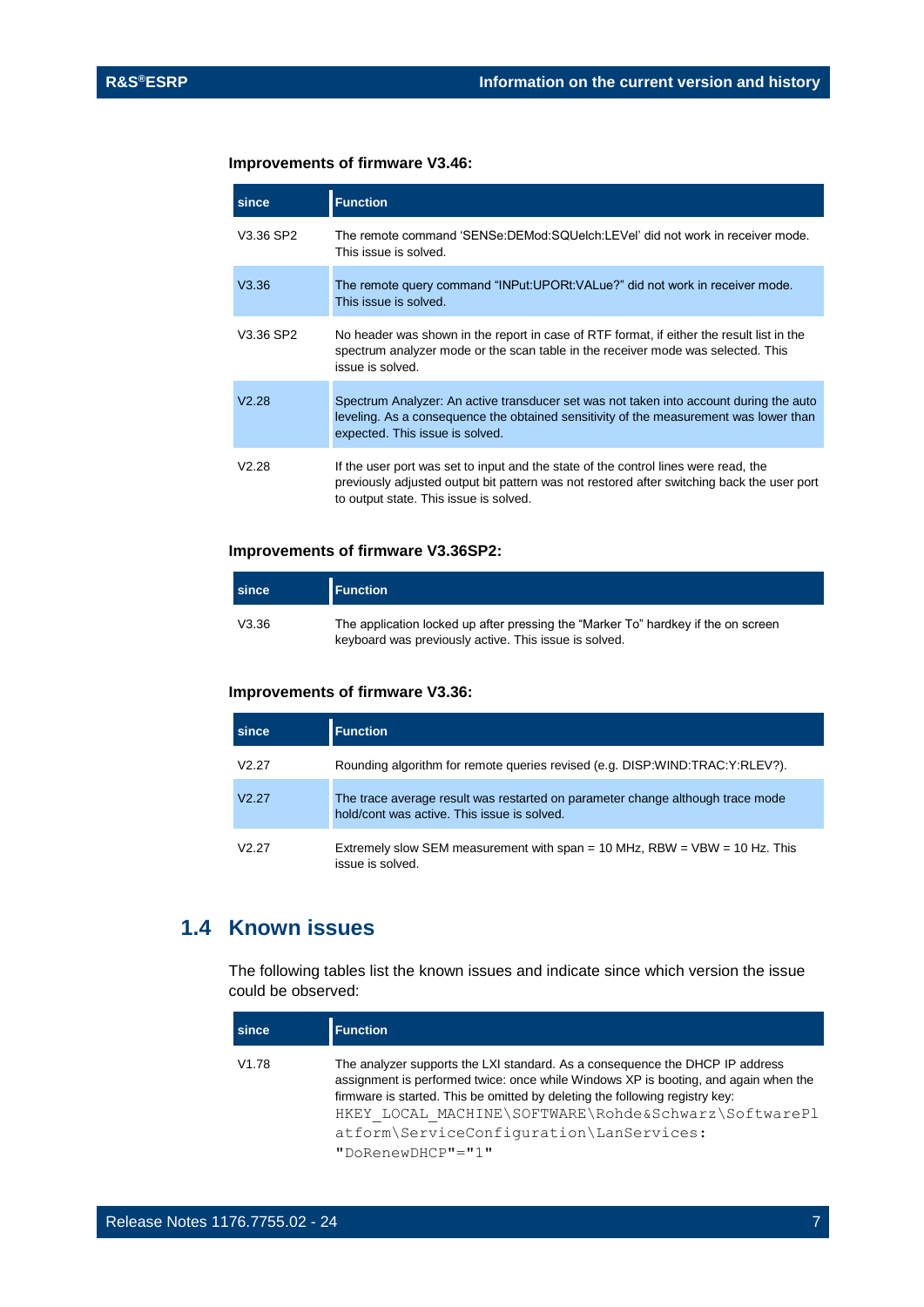## <span id="page-7-0"></span>**2 Modifications to the documentation**

The current documentation is up-to-date.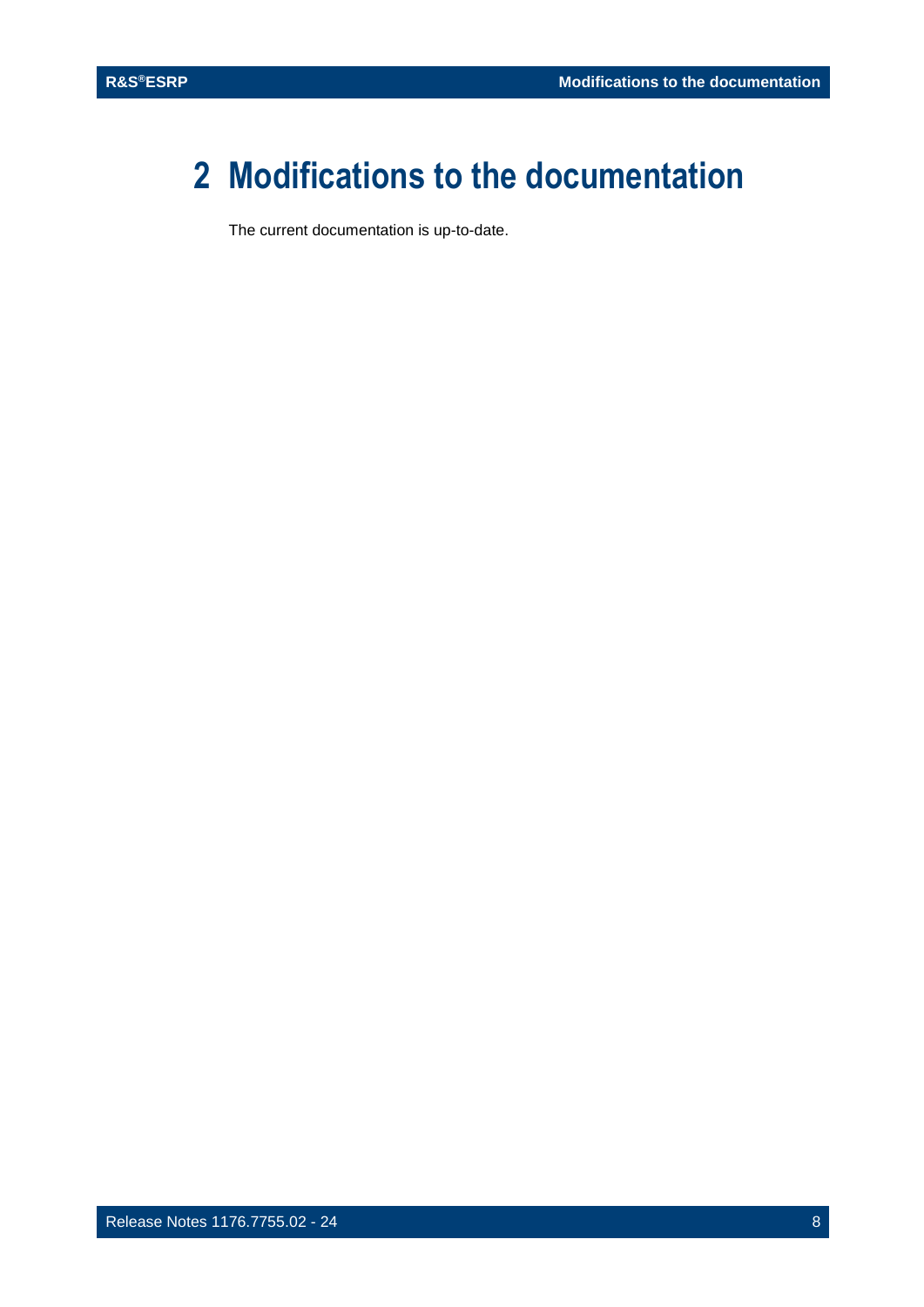## <span id="page-8-0"></span>**3 Firmware update**

## <span id="page-8-1"></span>**3.1 Update information**

The firmware update file for the R&S ESRP is one file including the main firmware version number e.g. ESRPSetup\_V2.16\_SP1.exe. It will be referred as ESRPSetup.exe later in the text. The file can be found on Rohde & Schwarz web page.

## <span id="page-8-2"></span>**3.2 Validity information**

If necessary list here the material and model numbers the firmware is referring to

| <b>Device</b>         | <b>Order Number</b> |
|-----------------------|---------------------|
| <b>R&amp;S® ESRP3</b> | 1316.4500K03        |
| <b>R&amp;S® ESRP7</b> | 1316.4500K07        |

## <span id="page-8-3"></span>**3.3 Updating the firmware**

There are three ways to make the setup ESRPSetup.exe visible to the device:

#### **Using a USB storage device:**

1. Copy the file to a directory of the memory stick and insert the memory stick into one of the USB sockets of the R&S ESRP.

#### **Using the remote desktop:**

- 1. Connect the R&S ESRP to your LAN.
- 2. Start the remote desktop on your PC (C:\winnt\system32\mstsc.exe).
- 3. Enter the TCP/IP address of the instrument, you want to update. Ensure that the "local resources" > "drives" option is selected and press the "Connect" button. (To get the TCP/IP address of the R&S ESRP press the hard key "Setup" " and then the soft keys "General Setup", "Network Address", "IP Address". The IP address consists of 4 numbers between 0 and 255)
- 4. Login to the instrument (user name: "instrument" and default password "894129").
- 5. Copy the ESRPSetup.exe from your PC to a new folder e.g. C:\FWUpdate.
- 6. You can now access this directory with the ESRPSetup.exe from the R&S ESRP firmware.

**Using a network drive:**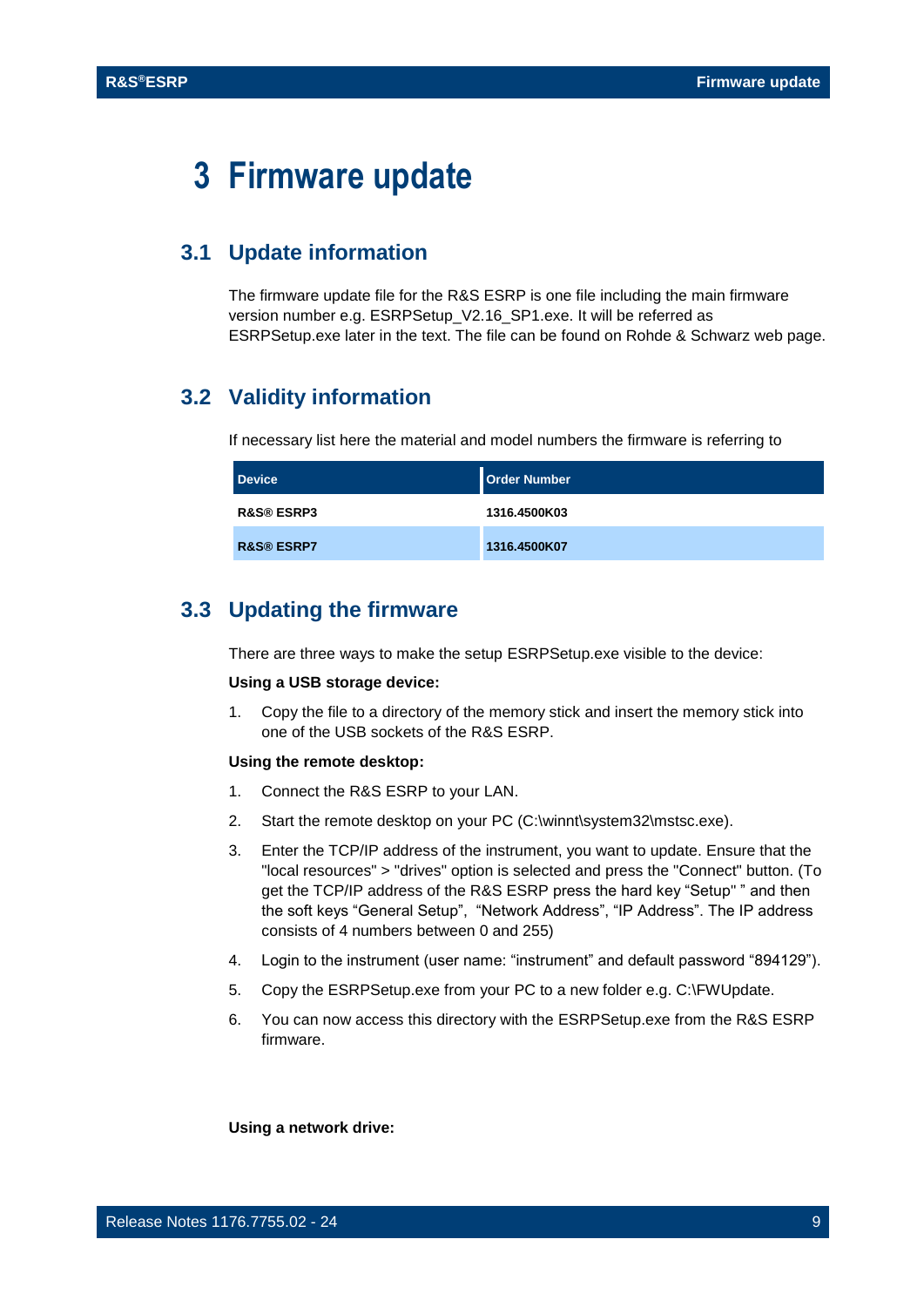- 1. Connect your R&S ESRP to your LAN, and establish a connection to one of your servers. (Please ask the local IT administrator for support)
- 2. Copy the ESRPSetup.exe from your PC to a directory on this server
- 3. You can now access the directory with the ESRPSetup.exe from the R&S ESRP firmware.

#### **Performing the update on the instrument:**

The firmware update process is performed by the following steps:

- 1. Switch the instrument on and wait until the Receiver has resumed operation.
- 2. Press the "SETUP" hard key, go to the side menu using the "More" soft key, and press the soft keys "Firmware Update".

A file browser is displayed to select the proper ESRPSetup.exe setup file. Change the path to the drive and directory which you prepared in the step before (USB stick directory, remote PC directory or directory on a server) and close the dialog with the "Select" button.

- 3. Press the "Next" button to come to the selection of the firmware packages. By default all application should be installed. Ensure that the applications needed are selected.
- 4. Press the "Install" button.

The firmware will be stopped and the installation starts. After a few minutes the system restarts automatically. After the restart the firmware installation is complete. After the firmware update the "UNCAL" flag appears

- 5. A self alignment is necessary. Press the "SETUP" hard key, then "Alignment" and the "Self Alignment" soft key to start the alignment procedure.
- 6. Depending on the previous firmware version, a reconfiguration of the hardware may be required during the first start of the firmware. In this case the following message box is displayed:

"FPGA Update. A system shutdown is necessary"

Accept this and the device will be shut down. It is then necessary to start the device on the front panel. An automatic restart is not possible because the FPGA needs a complete boot cycle from power off.

### <span id="page-9-0"></span>**3.4 Performing the Firmware Update from a Windows PC**

If the firmware version 1.78 or newer is installed on the instrument the new firmware can also be uploaded without using a memory stick or a network drive. Just a LAN connection from the instrument and a Windows PC is necessary. 'n,

|   | 1. Run ESRPSetup.exe on your PC. | Local Installation     |  |
|---|----------------------------------|------------------------|--|
| 2 | Select Remote Installation       | rarz GmbH & Co. KG     |  |
|   |                                  |                        |  |
|   | Select "Next".                   | Next ><br>Help<br>Exit |  |
|   |                                  |                        |  |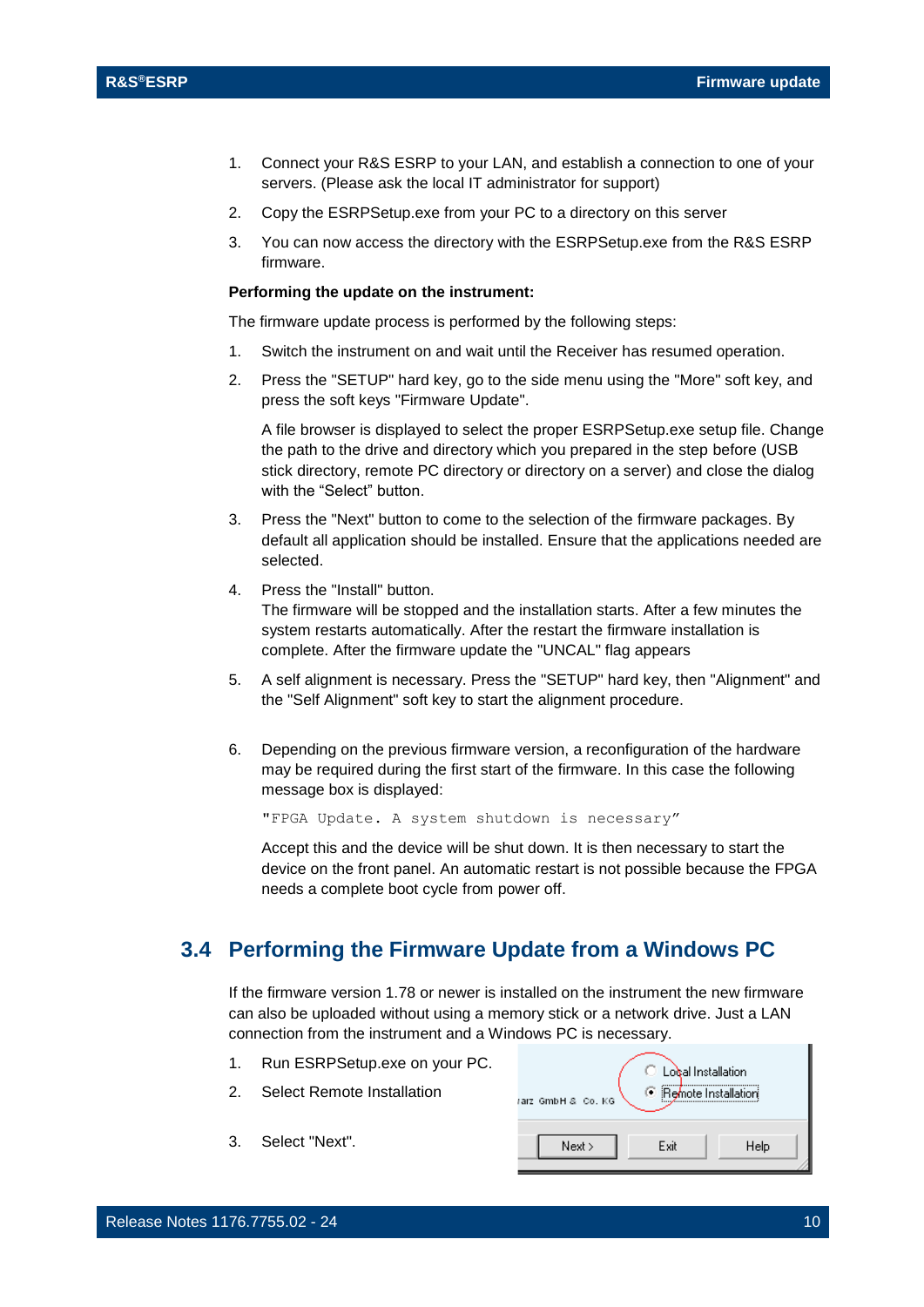- 4. Select the packages to install.
- 5. Select "Next".

Your LAN subnet is scanned to find all available instruments. If the required instrument is not found, check your firewall settings. After adding the ESRPSetup.exe to the firewall rules, restart the scan by selecting "Rescan".

6. Select the instruments you want to update.

You can select up to 5 instruments to update in parallel.

- 7. If necessary, select "Help" to display additional help.
- 8. If necessary, select "Options" for further options.
- 9. Select "Install" to start the installation.
- 10. Confirm the message to reboot the instrument to activate the firmware update.

<span id="page-10-0"></span>The instrument restarts automatically.

### **3.5 Operation with and without Administrator Rights**

The receiver may be operated with or without administrator rights. Some administrative tasks (e.g. a firmware update or network configuration) do require administrator rights. In the default configuration, auto login is enabled, and the "Instrument" account with administrator rights is active. This means that no password is required, and the full functionality of the receiver is available. An additional user account (user name "NormalUser" with default password "894129") is pre-defined. Use standard Windows functionality if you wish to deactivate the auto login mechanism and activate the NormalUser account. Please refer also to the Quick Start Manual of the R&S ESRP.

| Device List<br>Please select your target devices |               |  |            |
|--------------------------------------------------|---------------|--|------------|
|                                                  | Device        |  | Serial No. |
|                                                  | <b>ØFSW</b>   |  | 100105     |
|                                                  | $\square$ FSW |  | 100315     |
|                                                  | FSW           |  | 100802     |

R&S Software Distributor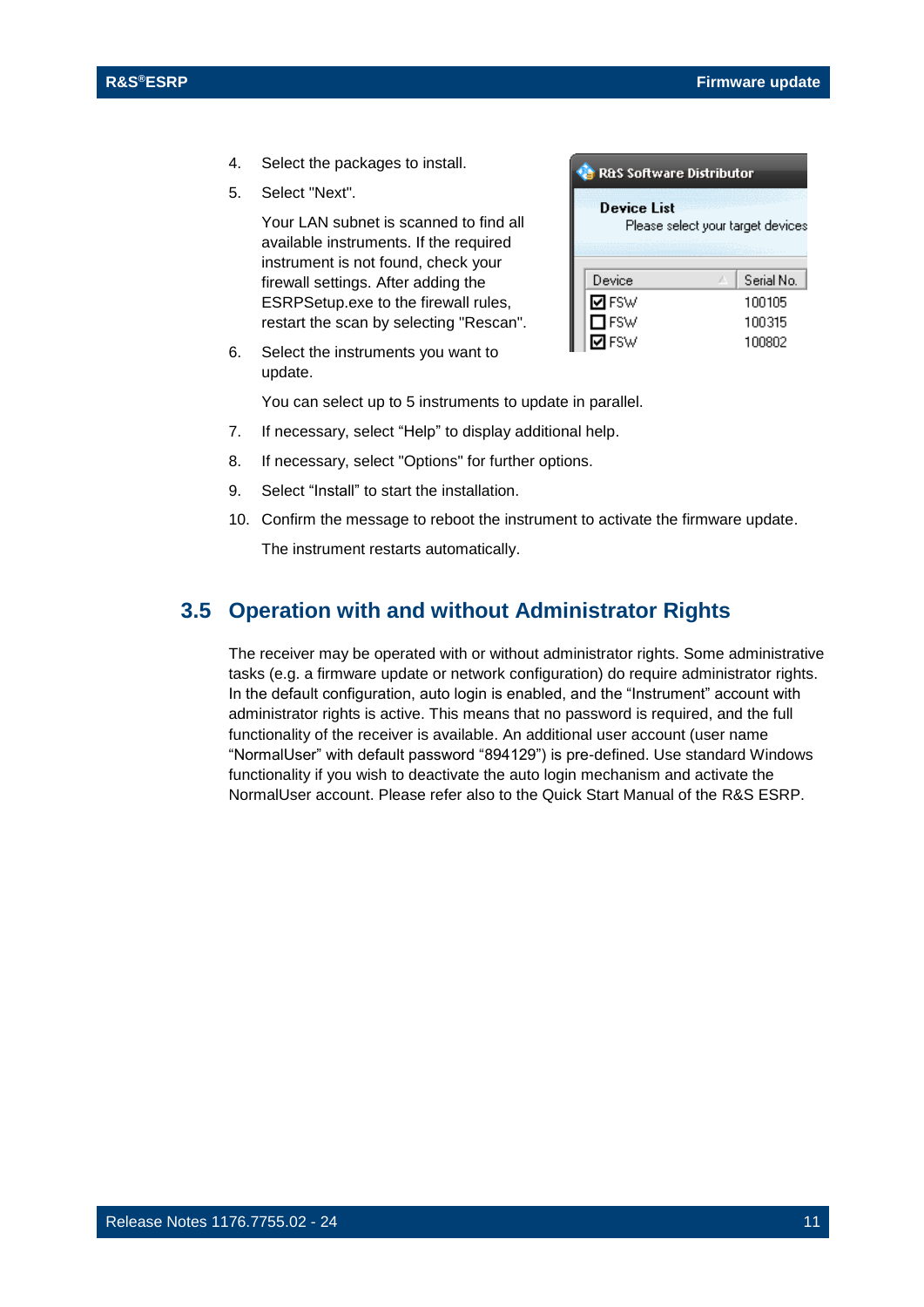### <span id="page-11-0"></span>**3.6 Installing Firmware Options**

#### **3.6.1 Firmware options included in basic instrument**

<span id="page-11-2"></span><span id="page-11-1"></span>All Firmware Options for the R&S ESRP are part of the basic instrument firmware. Therefore they do not have a separate item in the installer to be selected.

#### **3.6.2 Enabling Options by Entering Option Key Codes**

To activate application software packages, you must enter a license key for validation. You only have to enter the option key once per option.

If an XML-file with an option key was sent to you, see the installation description below.

The license key is in the device certificate or delivered as a part of the software package.

#### **To enable an option using an option key**

- 1. Press the "SETUP" hard key.
- 2. Go to the side menu using the "More" soft key.
- 3. Press the "Option Licenses" soft key.
- 4. Press the "Install Option" soft key.

A dialog box is displayed.

- 5. Enter the option key number using the keypad.
- 6. Press "ENTER".

After a successful validation the message "option key valid" is displayed. If the validation failed, the option software is not installed.

11. Reboot the device.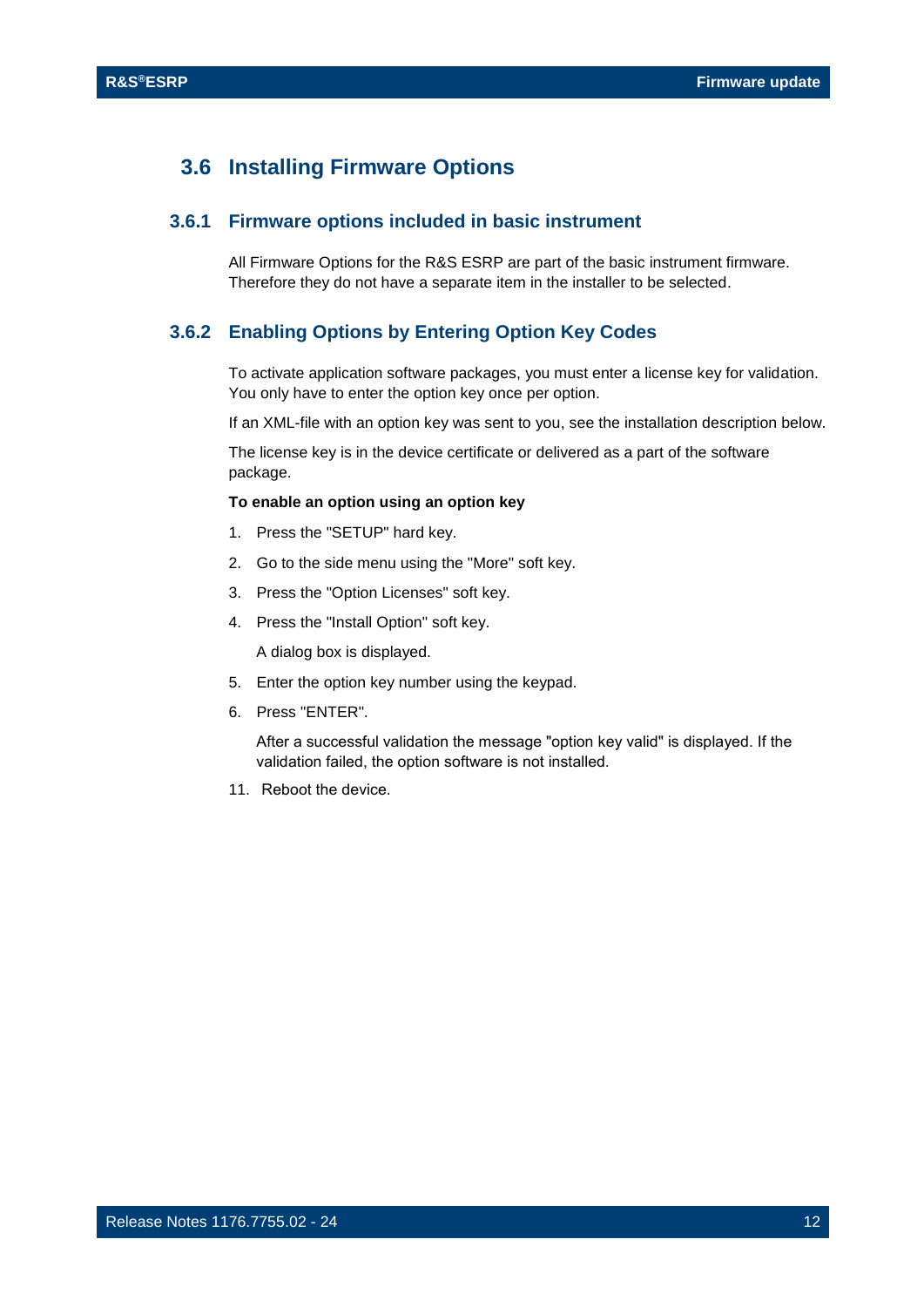#### **Installation of options via XML-file**

- 7. Press the "SETUP" hard key.
- 8. Go to the side menu using the "More" soft key.
- 9. Press the "Option Licenses" soft key.
- 10. Press the "Install Option by XML" soft key.

A dialog box is displayed.

- 11. Select the path to the XML file (e.g. network drive or USB stick)
- 12. Press "ENTER".

After a successful validation the message "option key valid" is displayed. If the validation failed, the option software is not installed.

13. Reboot the device.